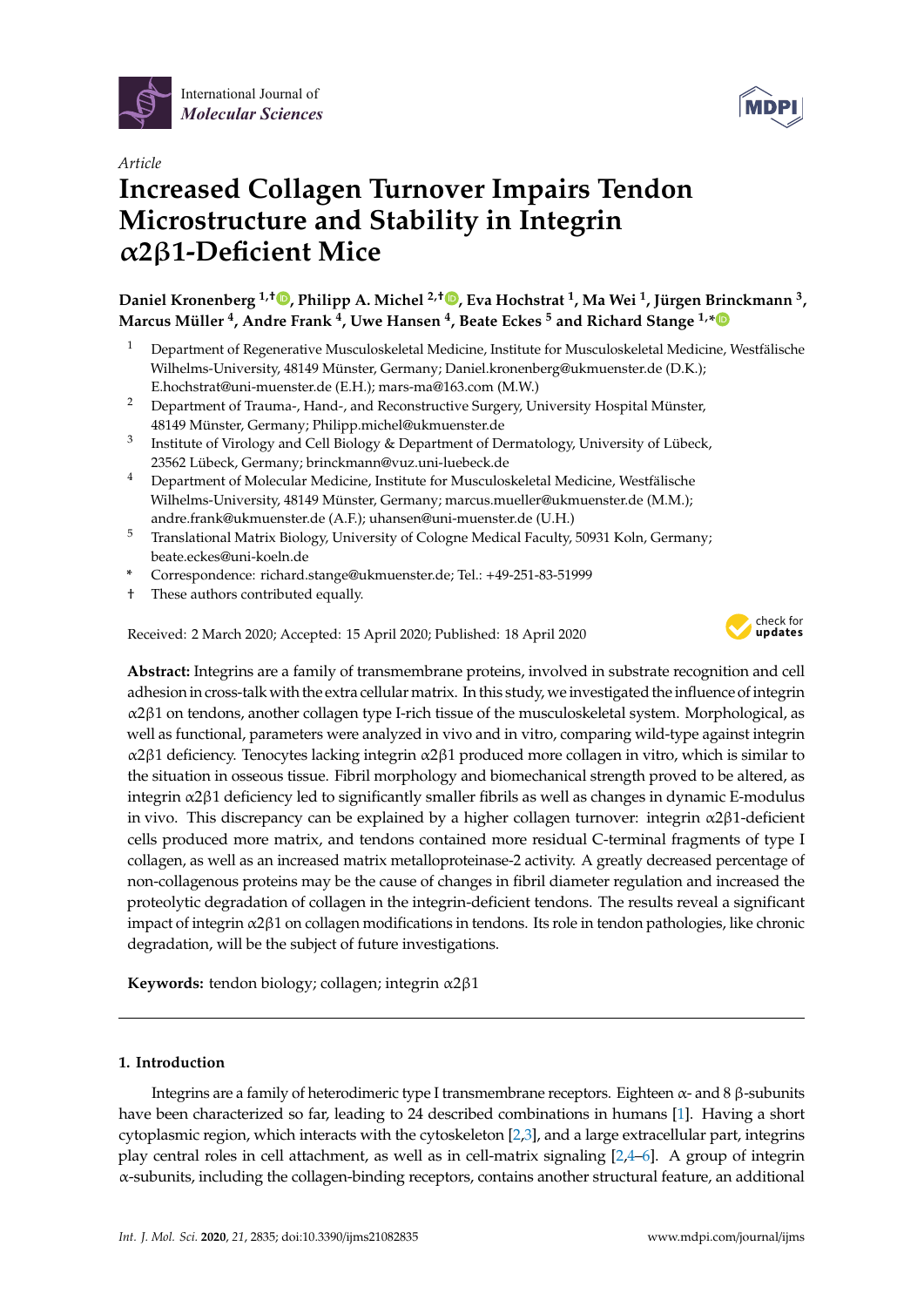domain called the αA-domain [3]. All these α-subunits pair with the β1 integrin subunit and are able to bind to collagen triple-helices [7,8]. They can be blocked by the collagen-mimicking peptide sequence GFOGER [9,10]. Members of this group are integrin  $\alpha$ 1 $\beta$ 1,  $\alpha$ 2 $\beta$ 1,  $\alpha$ 10 $\beta$ 1 and  $\alpha$ 11 $\beta$ 1.  $\alpha$ 1 $\beta$ 1 and  $\alpha$ 10 $\beta$ 1 integrin have a comparable lower affinity to the major fibrillary collagens and bind to collagens of the basement membrane, like collagen type IV [11]. Integrin  $\alpha$ 2 $\beta$ 1 and  $\alpha$ 10 $\beta$ 1, which bind to collagen type II in cartilage, do not bind the collagen fibrils directly but interact with collagen-associated macromolecules. Isolated, accessible collagen molecules still serve as a valid binding partner for integrin α2β1, α10β1 and α11β1, leading to the conclusion that integrin binding detects collagen molecules in the damaged extra-cellular matrix and serves as a sensor for tissue damage. This holds true for collagen type II and chondrocytes. For collagen type I, the situation may be indeed completely different, as the putative binding site for collagen-binding integrins, which is deemed to be cryptic, was shown to be accessible due to a proline-mediated side-specific flexibility discovered by structural analyses. [12,13] Thus, integrin  $α2β1$  might play a more complex role in the tissue homeostasis of collagen type I-rich tissue, like bones, skin and tendons.

While most information on the function of integrin α2β1 has been derived from studies of platelets and vasculature, this integrin is also expressed by fibroblasts and other mesenchymal cell types [14]. As an adhesion receptor, integrin  $\alpha$ 2 $\beta$ 1 plays major roles in cell-matrix communication in tissue repair [15,16] and cancer [17]. Inhibiting integrin  $α2β1$  with blocking antibodies results in decreased bone morphogenic protein (BMP)—mediated mineralization that crucially depends on the time of application during cell differentiation [18]. Using the constitutive integrin  $\alpha$ 2 $\beta$ 1 knockout mouse, we demonstrated in previous studies that its absence in bone cells led to increased production of collagen type I in vitro, as well as in situ, which mitigated the impact of age-related bone degradation in aging mice. On a molecular level, we could show that the overproduction of collagen led to an altered morphology in collagen fibrils [19]. Bone collagen fibrils usually have diameters between 35–50 nm, depending on gender, age and species [20]. In integrin  $\alpha$ 2 $\beta$ 1-deficient animals, however, the fibrils appeared amorphous and fused with an increased diameter. Our results pointed to a regulatory function of integrin  $\alpha$ 2 $\beta$ 1 in collagen morphology and homeostasis; therefore, we focused in this study on tendons, another collagen-based musculoskeletal tissue that severely relies biomechanically on a strictly ordered arrangement of collagen fibrils.

Most of the dry mass of the tendon consists of collagen fibrils, mainly collagen type I. Besides, tendon tissue shows low cellularity of primarily tenocyte-like fibroblasts. Discrimination between fibroblasts and tenocytes appears to be difficult, since both have a spindle-shaped morphology. Tenocytes are even more elongated than other fibroblasts and are positive for the markers tenomodulin and scleraxis, although fibroblasts can fit these features as well [21]. Collagen fibrils are associated in a hierarchical structure, initially forming fibrils that form primary, secondary and tertiary fiber bundles, which eventually form the tendons [22]. Collagen fibrils are surrounded by extrafibrillar matrix components which include proteoglycans like aggrecan, biglycan, decorin, fibromodulin, lumican and versican [23]. Collagen fibrils are important for the tensile strength and loading capacity of tendons, whereas proteoglycans can bind large quantities of water, providing protection against compressive forces and contributing to the overall flexibility of the tissue. The collagen-associated proteoglycans such as biglycan and decorin are also involved in the determination of the collagen fiber thickness [24]. Taken together, collagen biology plays an important role in the morphological, as well as functional, characteristics of the tendon. Therefore, influencing variables are of great interest.

The aim of this study was to investigate the impact of  $\alpha$ 2 $\beta$ 1 integrin on the structural and functional properties of the tendon.

Bayer et al. already showed that integrin  $\alpha$ 2 $\beta$ 1 plays an implied role in tendon mechano-sensitivity, since they observe an increased protein presence when their utilized tendon construct was cultivated under a de-tension condition [25]. The aim of this study was to investigate the impact of  $\alpha$ 2 $\beta$ 1 integrin on the structural and functional properties of the tendon. In the case of, we hypothesize that communication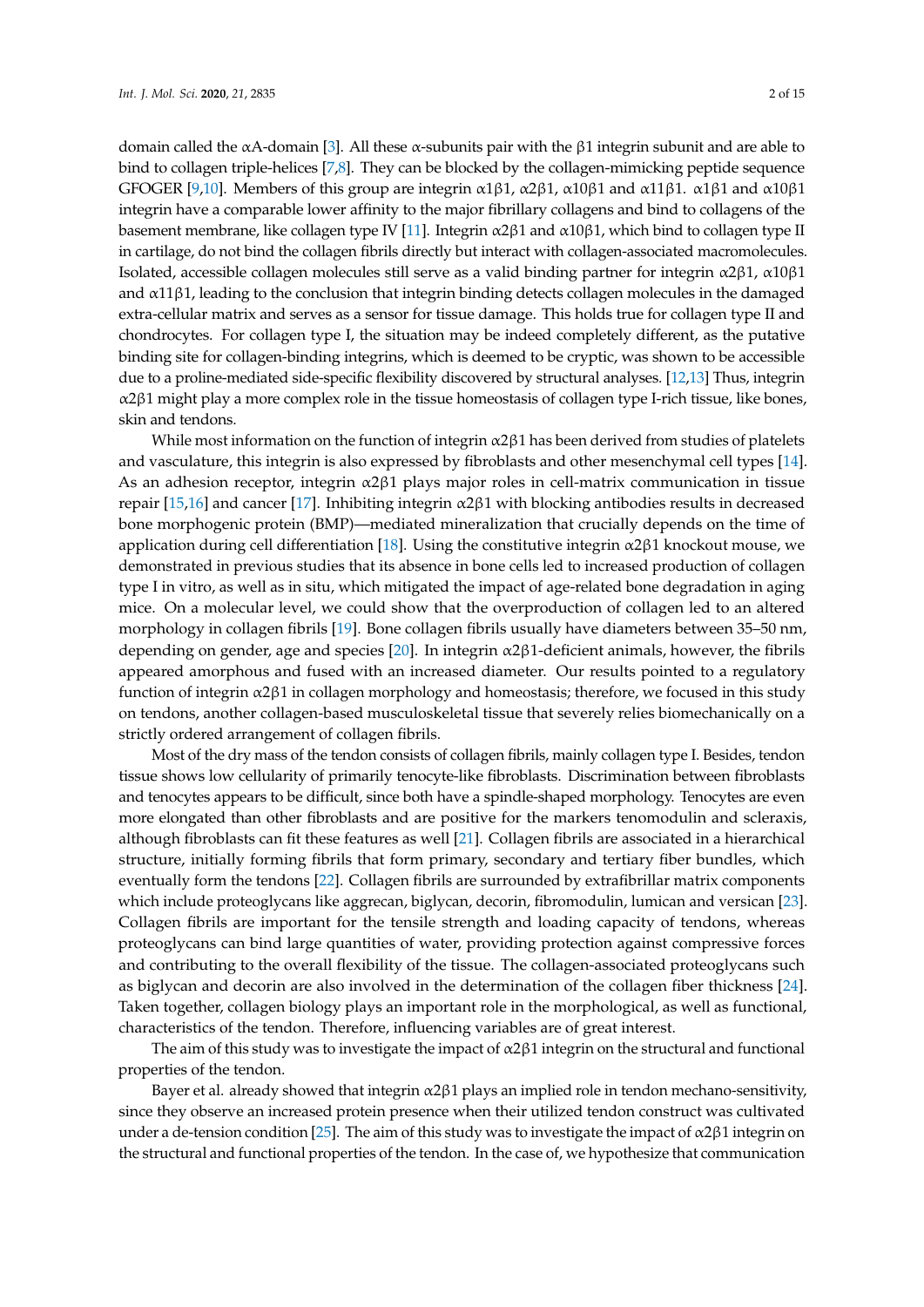between cells and the extracellular matrix would be impaired in the absence of integrin  $\alpha$ 2 $\beta$ 1, leading to compromised tendon function and morphology.<br>

#### **2. Results**

# *2.1. Integrin* α*2*β*1-Deficient Tenocytes Produce More Collagen and Express More Matrix and Tendon-Related α β Proteins In Vitro*

Investigating a protein involved into cell attachment and proliferation, the morphology of tenocytes was accessed prior to the biological and biochemical comparison between integrin α2β1-deficient tenocytes and the wild-type. In this context, the genotypes did not show any apparent differences (Figure 1A). Isolated tenocytes cultivated for three weeks produced a sufficient matrix for quantification by the total collagen assay detecting hydroxyprolines. Since type I and type III collagen are the major contributors of the organic matrix in tendons, these findings reflect the overall collagen production. In line with isolated integrin α2β1-deficient osteoblasts, cultivated tenocytes lacking integrin α2β1 also produced more collagen (Figure 1B). This increase was controlled at the transcriptional level, as quantitative real-time PCR revealed increased (by 100%) expression of collagen type I and type III. Interestingly, we also detected increased expression of scleraxis, which is a marker for tendons, especially at an embryonic state (Figure 1C).



the matrix produced by tenocytes after 3 weeks of culture (**B**). qPCR analysis of key genes in isolated **Figure 1.** Collagen content differs in isolated cells compared to tendon tissue. Tenocyte-like cells isolated from the Achilles tendon of wild-type and integrin α2β1-deficient mice (**A**). Total collagen content of tenocytes (**C**). Total collagen quantification of wild-type and integrin α2β1-deficient Achilles tendons from 4-month-old female mice (**D**). HE staining of a representative longitudinal slice of an Achilles tendon with the cell quantification pattern (**E**). Cell quantity in situ (**F**).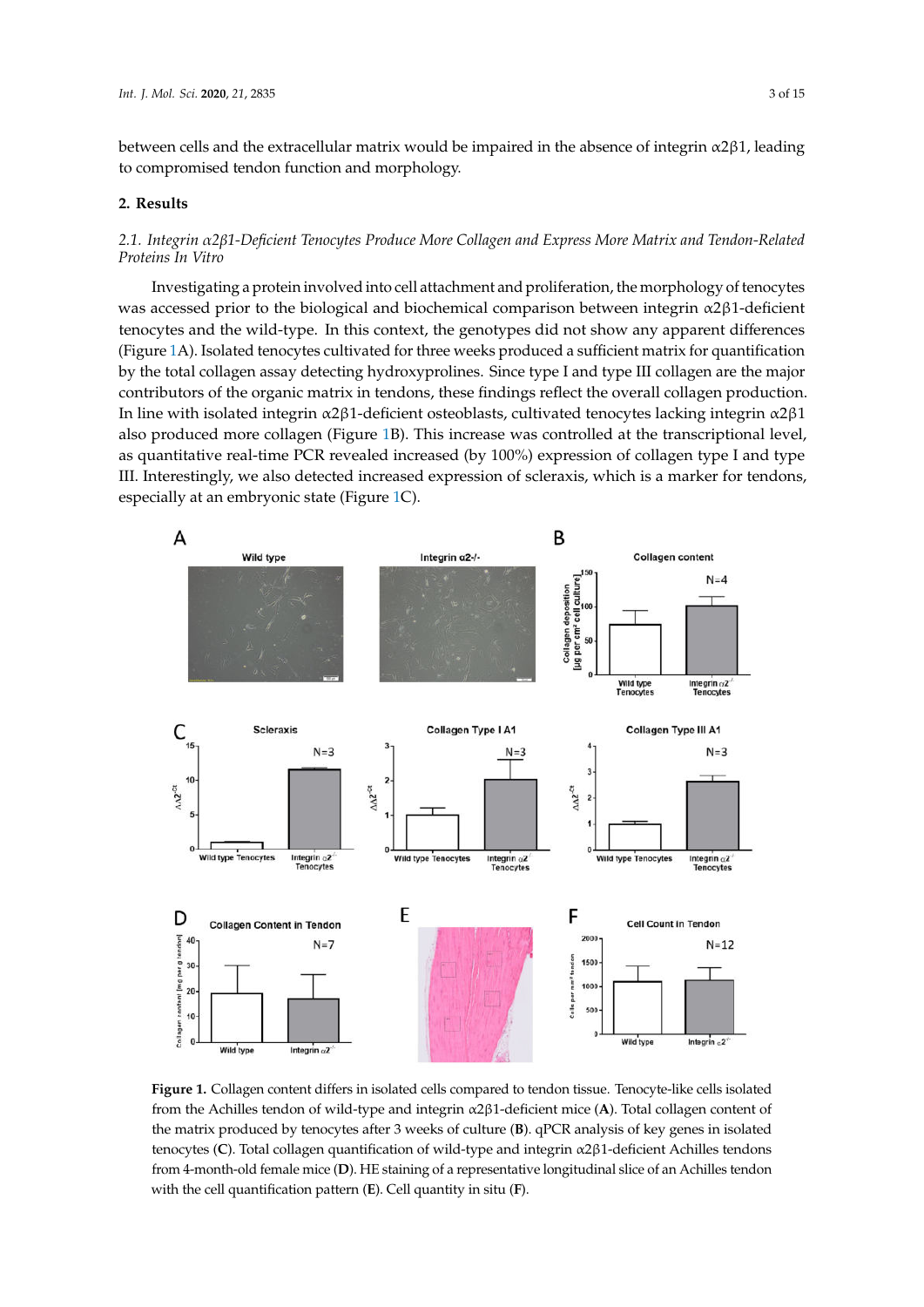To rule out that all the effects caused by integrin  $\alpha$ 2 deficiency are caused by an increased compensator expression of the other collagen-binding integrins, a qRT-PCR with tenocytes was performed (Figure S1). For integrin  $\alpha$ 1 and  $\alpha$ 11, the expression was quite similar when comparing wild-type and integrin  $\alpha$ 2 $\beta$ 1deficient tenocytes. Integrin α10 showed a slightly increased expression level but with a high standard deviation. Additionally, the overall expression levels of integrin  $\alpha$ 10 were very low: one-quarter of the integrin  $\alpha$ 11 and one-half of the integrin  $\alpha$ 10 expression (data not shown). There was no compensation of the other collagen-binding integrins found, which is similar to bone cells.

# *2.2. Increased Collagen Expression by Integrin* α*2*β*1-Deficient Tenocyte Like Fibroblasts Is Not Transferred to the Tissue*

When measuring the overall collagen content by creating HCl-hydrolysates of whole tendons, integrin α2β1-deficient tendons did not show increased levels (wild-type 19.28 mg collagen per g tendon +/- 11.11 and integrin α2β1<sup>-/-</sup> 17.14 mg collagen per g tendon +/- 9.531, N = 7; Figure 1D). To rule out that the integrin-deficient tendons contained reduced cell numbers causing collagen quantities as well, we counted the tendon-resident cells in four  $1-\mu m^2$  grids per tendon section (Figure 1E). As the cell count per mm<sup>2</sup> did not show statistically significant differences (wild-type: 1093+/−339.3 and integrin-deficient tendons: 1130 +/−261, N = 12; Figure 1F), we concluded that augmented collagen production in cell culture was somehow mitigated in the tissue.

## *2.3. Collagen Fibrils Lacking Integrin* α*2*β*1 Have No Increased Inherent Disorder*

Since collagen fibrils in the bone of integrin  $\alpha$ 2 $\beta$ 1-deficient mice showed a phenotype in which no uniform fibril diameter could be observed and fibrils were fused, the investigation of fibril appearance was also part of this study. Polarization microscopy utilizes the quasi-crystalline state of collagen fibrils. If collagen fibrils are in disorder, the light passes directly through the specimen, but when fibrils are arranged in proper order, they are interfering with the polarized light. This can be quantified by the average gray value of the obtained image, as shown in Figure S1. Integrin  $\alpha$ 2 $\beta$ 1-deficient tendons did not yield significantly abnormal values, reflecting an overall normal organization.

## *2.4. Integrin* α*2*β*1-Deficient Tendons Show a Predominance of Small Collagen Fibrils*

The collagen fibrils in the Achilles tendon are among the widest found in an organism. The mean diameter of the collagen fibrils in the murine Achilles tendons was 206.44 nm. In the integrin $\alpha$ 2 $\beta$ 1-deficient background, more fibrils with a thinner diameter were visible. Quantifying the mean diameter in these tendons, a significantly reduced diameter of 144.28 nm was measured. With the evaluation of the distribution of the fibril diameters, two distinct populations at ~100 nm and at 220–250 nm became obvious (Figure 2). The integrin α2β1-deficient animals have more and thinner fibrils when compared to the wild-type tendons.

#### *2.5. Biomechanical Comparison Reveals Reduced Young's Modulus in the Absence of Integrin* α*2*β*1*

To see if the altered collagen fibril morphology in integrin-deficient tendons would affect the biomechanical properties of these tendons, we subjected them to pulling tests. In line with smaller diameters, the cross-sectional area was also reduced in the integrin-deficient tendons. Accordingly, the load to failure was also significantly reduced in those tendons (Figure S2). The static E-modulus tended to be reduced in the integrin-deficient tendons, although this was not significant. The analysis of the dynamic E-modulus showed no differences at a 4% strain. With increasing strain rates, the integrin group showed a less pronounced rise of the dynamic E-modulus compared to the wild-types. This effect was greatest at an 8% strain (Figure 3).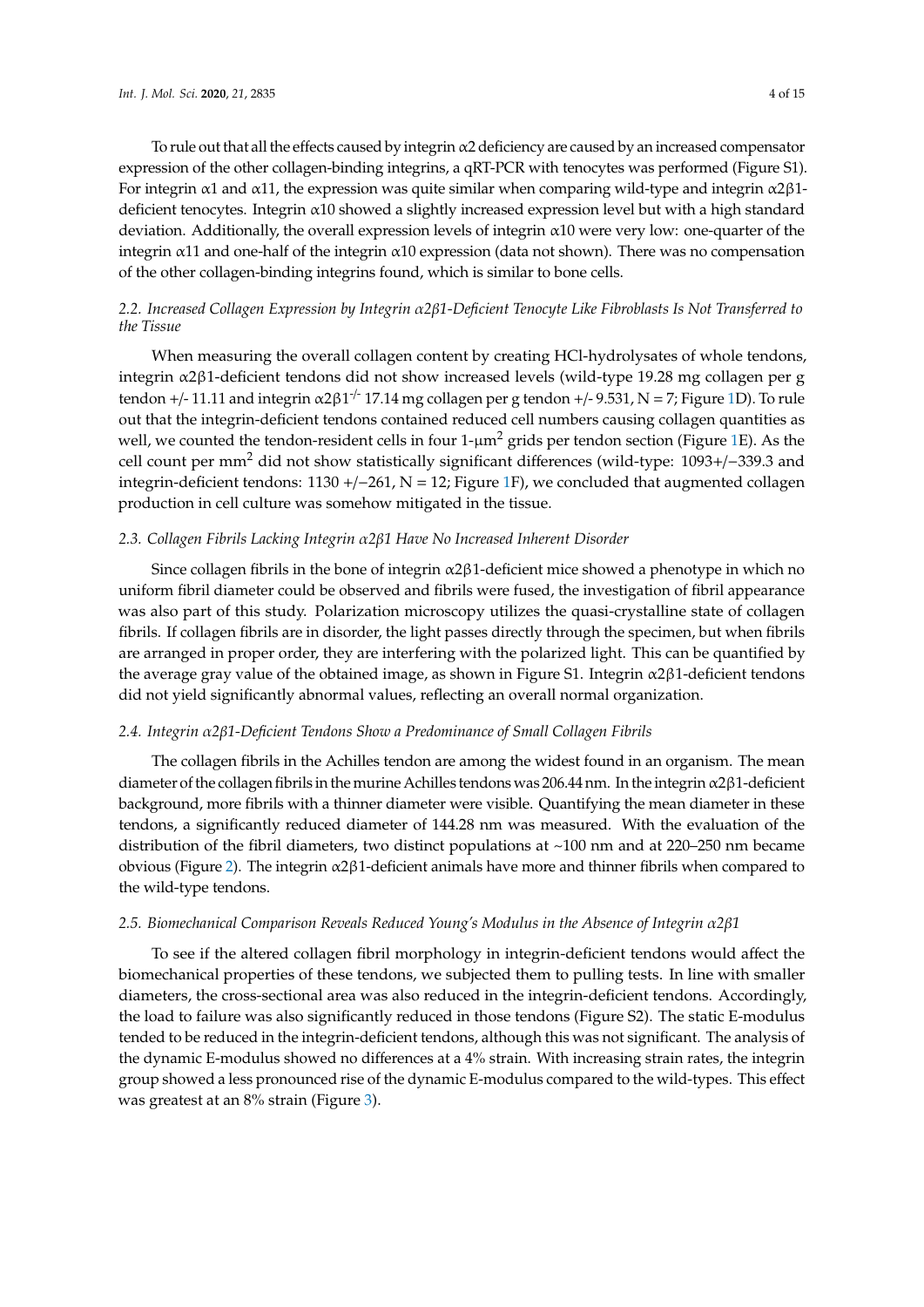

α β electron micrograph of integrin α2β1-deficient and wild-type tendons (**A**). Distribution of fibril ration to diameter, and >1600 fibrils/genotype from four different tendons were measured (**B**). Mann-Whitney **Figure 2.** Collagen fibrils are thinner in integrin α2β1-deficient tendons. Overview of a transmission U test was used for statistical testing (\*\*\*\*  $p < 0.0001$ ).



**Figure 3.** Biomechanical testing set-up (**A**) with the mounted tendon (**B**). Static Young's modulus at the load to failure (**C**). Dynamic Young's modulus measured at 0.1 Hz, 1 Hz and 5 Hz straining the tendon at 4%–8% (**D**) N = 8. Statistic analysis: Mann-Whitney U test was used for the static biomechanical testing (n.s.  $p > 0.05$ ), and two-way ANOVA was used for the dynamic biomechanical testing, (\*  $p < 0.01$ ).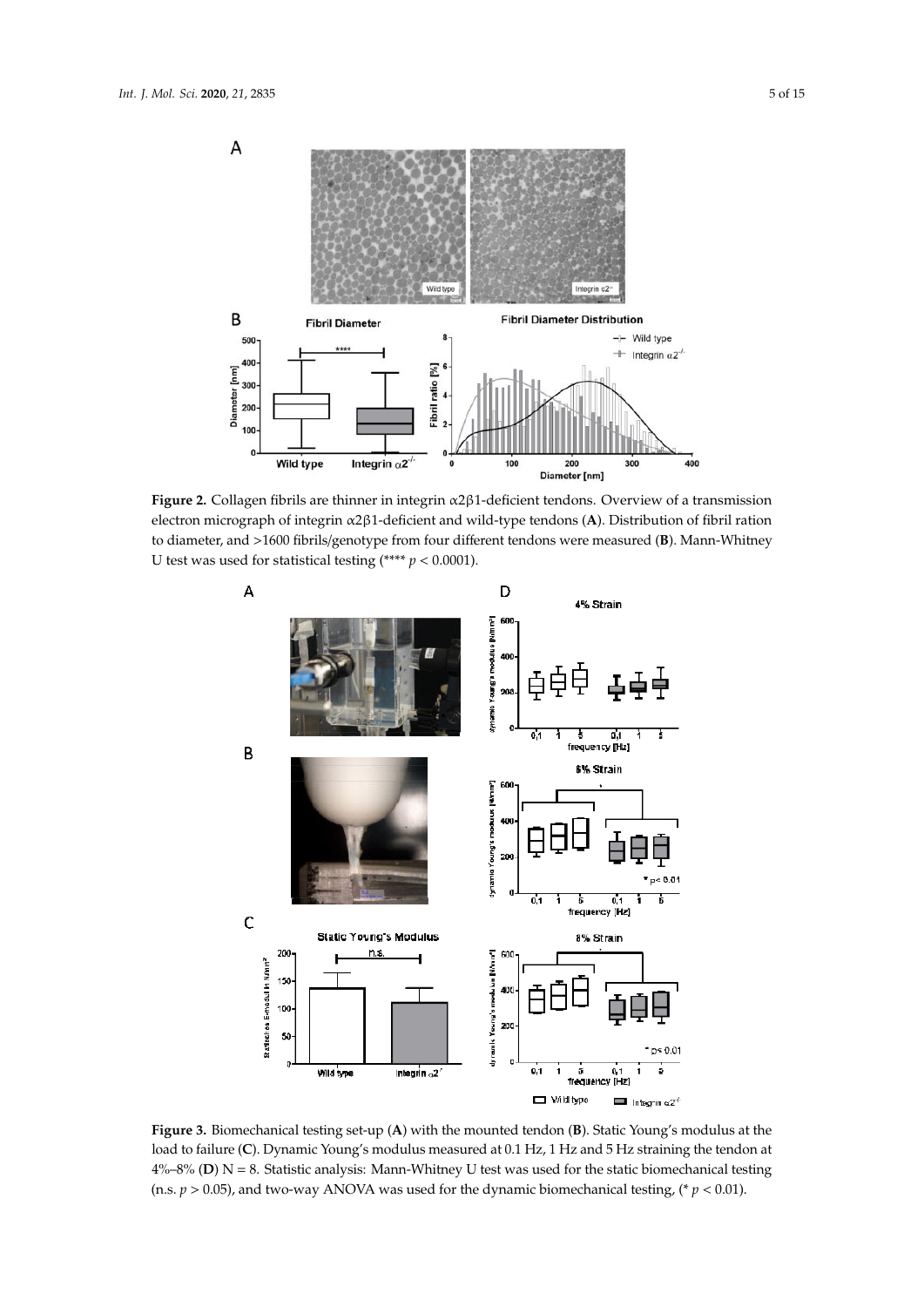# *2.6. Integrin* α*2*β*1-Deficient Tendons Showed Decreased Lysyloxidase Quantities—The Cross-Linking Pattern Appeared Not to Be A*ff*ected*

The dynamic biomechanical tests demonstrated a clear impairment of tendon stability at higher strains and raised the question if the thinner collagen fibrils and reduced tendon stability might be due to overall changed collagen morphology or alterations in the cross-links. One major protein involved in forming cross-links is lysyl oxidase. This enzyme catalyzes the oxidative deamination of lysine or hydroxylysine residues located in the telopeptide region of the collagen molecule, leading to aldehydes. Subsequently, condensation of the aldehydes with juxtaposed amino acid residues in adjacent collagen chains results in the formation of cross-links. It showed a distinct band at ~40 kDa (Figure S3). After quantification and setting the signal for wild-type LOX/GAPDH as 100%, the integrin α2β1-deficient tendons yielded a signal of 57% (Figure 4A,B). Quantification of the signals revealed a reduction by 43% of LOX amounts in integrin α2β1-deficient tendons compared to controls.

Next, we investigated if reduced lysyl oxidase amounts would translate to reduced lysyl oxidasemediated cross-links in integrin  $\alpha$ 2 $\beta$ 1 tendons. Cross-link analysis showed a slight but significant reduction of the difunctional cross-link hydroxylysinonorleucine (HLNL) for integrin α2β1-deficient tendon (Figure 4C). By contrast, the difunctional cross-link dihydroxylysinonorleucine (DHLNL) showed a no-change status (Figure 4D). In addition, the mature cross-link HP and HHMD were unchanged (data not shown). However, as a byproduct of the amino acid analysis, we found that the integrin α2β1 tendon displayed a striking loss of non-collagenous proteins, resulting in a decrease of the non-collagenous protein: total protein ratio in the integrin  $\alpha$ 2 $\beta$ 1-deficient tendon (Figure 4E). The wild-type tendon was made up out of 36.8% non-collagenous proteins, whereas the integrin α2β1-deficient tendon contained 23.7% of these proteins ( $p = < 0.0001$ ). α β



Li-Cor Odyssey CLx fluorescence scanner using a fluorescent secondary antibody. Quantification was of the ratio of non-collagenous protein:total protein (**E**). Mann-Whitney U test was used for statistical **Figure 4.** Lysyl oxidase and its activity in integrin α2β1-deficient tendons (**A**). Ten percent polyacrylamide gel electrophoresis with consecutive Western blot detecting for lysyl oxidase. Detection was done in a done using the provided image studio software (N = 3, **B**). Cross-link analysis of integrin α2β1-deficient tendons  $(N = 12)$  showed a slight decrease for hydroxylysinonorleucine (HLNL, C) and a no-change status for dihydroxylysinonorleucine (DHLNL). (**D**). Amino acid analysis revealed a marked decrease testing  $(* p < 0.01, *** p < 0.0001).$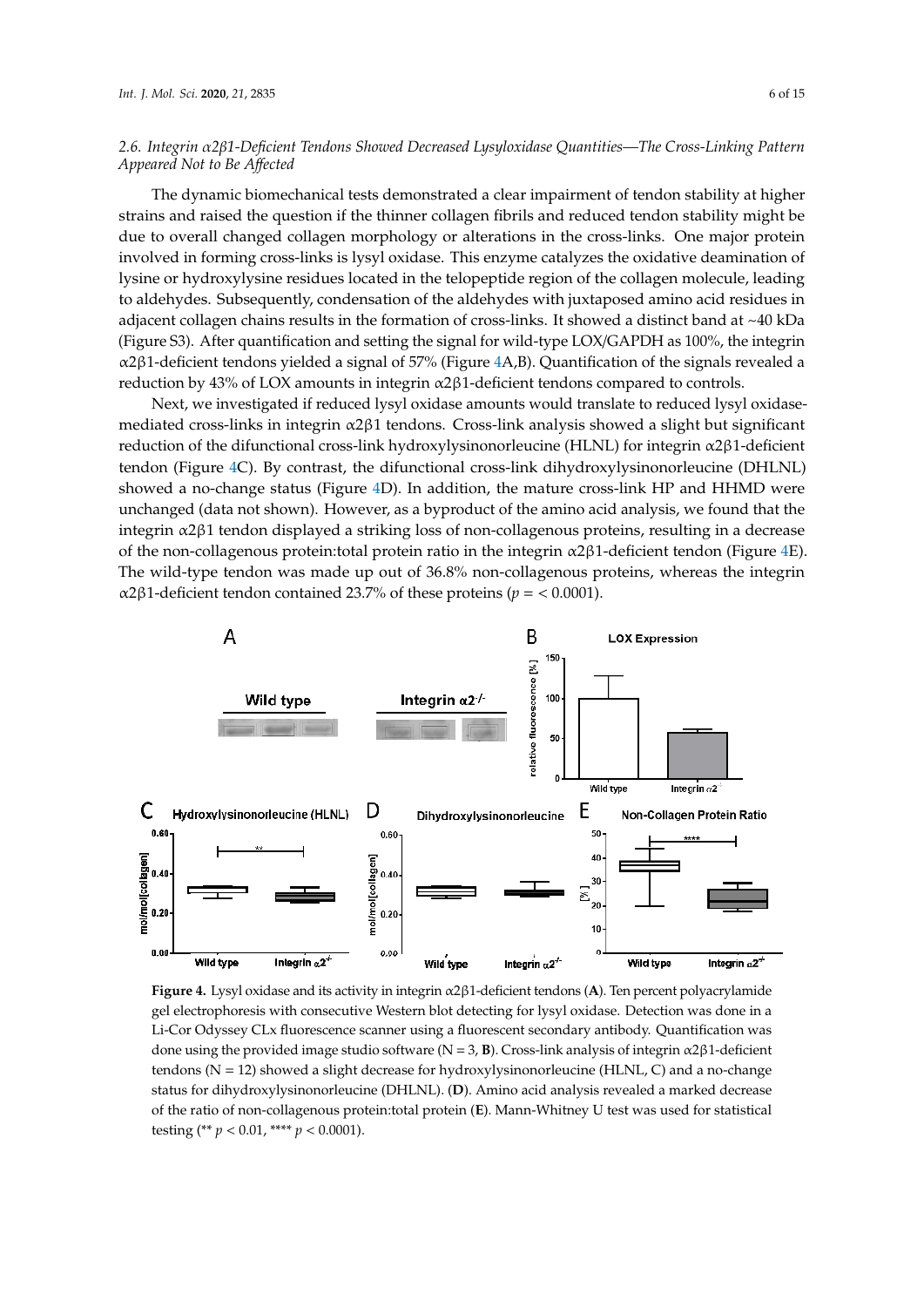#### *2.7. Integrin* α*2*β*1-Deficient Tendons Show Increased Gelatinase Activity*

The presence of thinner fibrils and absence of non-collagenous proteins and similar collagen content by functional increased collagen expression of the tenocytes raises the question about the fate of the proteins. An indicator of increased turnover and remodeling is thus an increased proteolytic activity. Therefore, gelatin zymography of tendons was carried out that reveals the activity of MMP-2 and MMP-9. Results showed a prominent band at ~69 kDa and a weaker one at ~60 kDa. These bands correspond to the pro and mature forms of MMP-2. Quantification of the proteolytic zone corresponding to MMP-2 activity revealed a significantly larger area (four-fold compared to wild-type) in the integrin α2β1-deficient tendons (Figure 5a,b). This increased proteolytic activity points to an increased collagen turnover in integrin α2β1-deficient tendons. We also assayed the activity of non-gelatinase MMPs; however, casein zymography that reflects the activity of MMP-3, -8 and -13 did not reveal proteolytic zones (data not shown), which excludes these MMPs as contributors to increased collagen turnover in integrin mutant tendons.



α β **Figure 5.** Resident MMP-2 activity is increased in integrin α2β1-deficient tendons. Gelatin zymography of 30-µg tendon lysate. Quantification of the MMP-2-activity signal (**A**). Zymography gel 10% acrylamide with polymerized gelatin. The arrows depict the pro and active forms of MMP-9 and MMP-2, respectively (**B**). C-terminal fragments (CTX) ELISA quantification of soluble collagen fragments in the tendon (**C**) ( $N = 5$ ). Mann-Whitney U test was used for statistical testing (\*\*  $p < 0.01$ ).

#### *2.8. Integrin* α*2*β*1-Deficient Tendons Contain More Soluble Collagen Fragments*

To substantiate our observation of increased collagen turnover further, we determined the amounts of soluble collagen fragments, which are an indicator for proteolytic activity, since uncleaved collagen remains incorporated in the fibrils. Quantification of the soluble collagen C-terminal fragments (CTX) by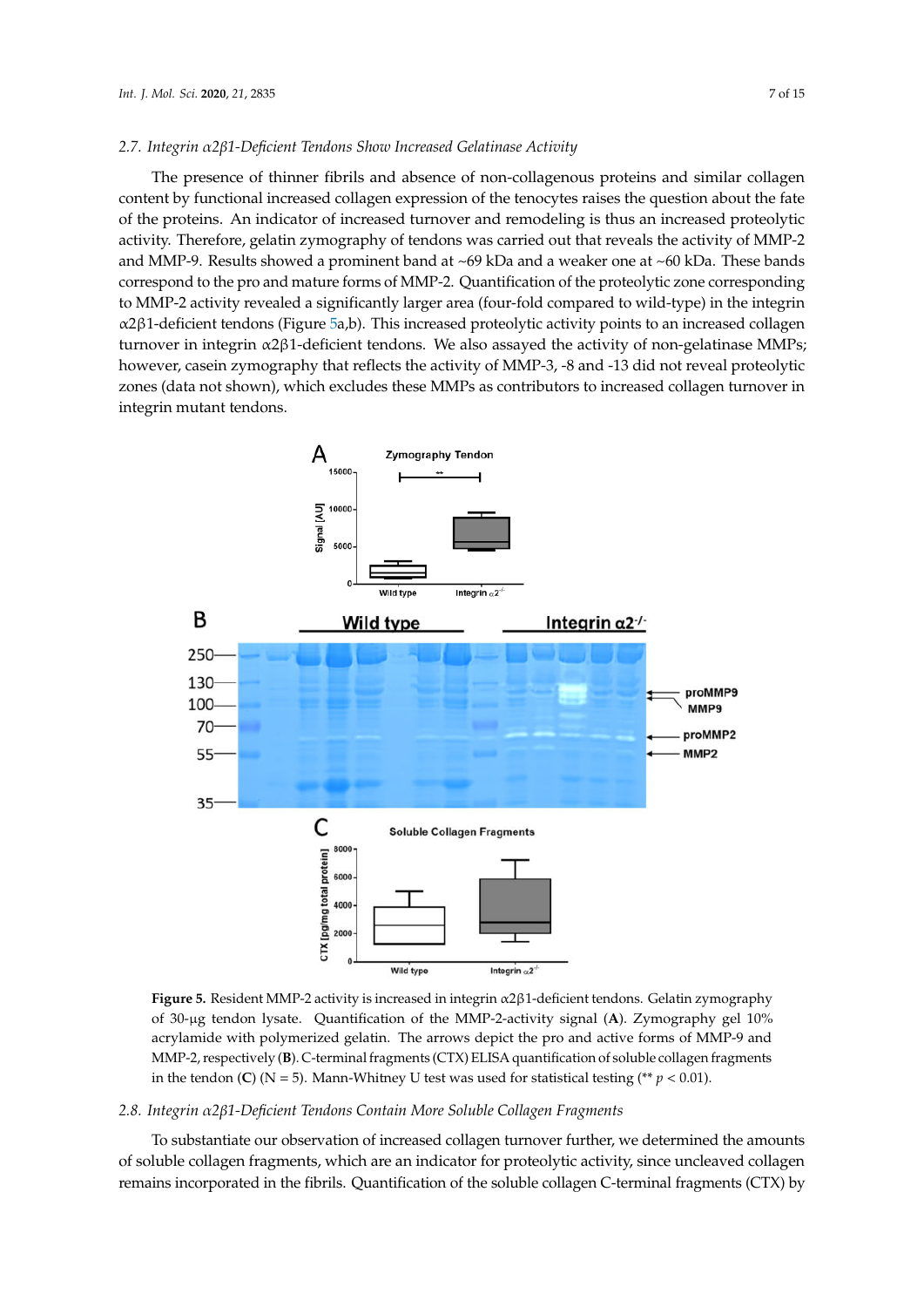ELISA indeed confirmed higher levels in integrin-deficient tendons: We determined a mean concentration for the CTX fragments of 2.583 ng per mg total protein in wild-type and 3.659 ng per mg total protein in integrin α2β1-deficient tendons (Figure 5c). This result concords with an increased MMP-mediated turnover and indicates that overall collagen remodeling in integrin α2β1-deficient tendons is enhanced in comparison to the wild-type.

#### **3. Discussion**

In the present study, we investigated the influence of integrin  $\alpha$ 2 $\beta$ 1 on collagen metabolism in tendon tissues. We demonstrated at a cellular level that integrin α2β1-deficient tenocyte-like cells expressed higher quantities of collagen, as well as scleraxis, which led to an increased quantity of newly formed extracellular matrix in cell cultures. This was in line with our findings characterizing the absence of integrin α2β1 in bones [19]. Expression and production of collagen I by bone-forming osteoblasts, as well as the collagen content in knockout bones, was increased as well. Additionally, EM images of  $\alpha$ 2 $\beta$ 1-deficient bones showed a highly dysregulated organization with collagen fibrils, which had fused to amorphous structures [19]. All these findings point to the conclusion that integrin α2β1-deficient tissues might be more prone to fibrosis. However, the main characteristics of fibrosis were not met in the tendons of our study [26]. The major characteristics of fibrosis are the irregularity of collagen fibrils and the increased deposition of collagen fibrils, leading to scar-like tissue. We could show that the microstructural morphology of the integrin  $\alpha$ 2 $\beta$ 1-deficient tendons exhibited remarkable differences to the collagen network in bones. Even though the integrin  $\alpha$ 2 $\beta$ 1-deficient tenocyte-like cells expressed and produced more collagen, the overall collagen content in tendons was not increased, and the cell-to-matrix ratio was not altered. The intrinsic disorder of the tendons on the light-microscopy level was also not affected, and electron microscopy revealed that the collagen fibrils in mutant tendons were distinct and evenly formed. However, when compared to wild-type tendons, mutant fibrils had an overall decreased diameter, which were composed of a population of thin fibrils and a population of wild-type-like fibrils of thicker diameters. Of note, these structural alterations translated into a compromised stability and reduced biomechanical function of mutant tendons. In line with the morphological finding of altered fibril distributions were the decreased cross-sectional area and the reduced load to failure in mutants compared to the wild-type tendons. Under rising physiological strain, the tendons presented a less pronounced increase in dynamic E-modulus. This attests that the biomechanical alterations were influenced by the difference in fibril populations.

Reduction of fibril thickness alone does not lead to decreased biomechanical weakness, which has been shown by Shu et al., who demonstrated that tendons of perlecan [27]-deficient animals had increased tensile stability. In their investigations, the knockout of perlecan caused an overall decreased collagen fibril diameter similar to the situation in our integrin  $α2β1$ -deficient tendons. They explained the superior biomechanical properties with an altered collagen organization. However, in contrast to our findings, they got a uniform change and decrease in the collagen fibril diameter, whereas we could also detect a portion of mature fibrils >200 nm in the integrin  $\alpha$ 2 $\beta$ 1-deficient tendons. These singular thicker fibrils may disrupt the quasi-crystalline structure, introducing a different kind of disorder without disturbing the fiber orientation. Together with the constant remodeling, a disruption of tight packing would lead to decreased biomechanical properties.

Investigations of further sources of decreased tendon qualities focused on cross-links. We identified a reduced presence of lysyl oxidase in integrin α2β1-deficient tendon tissues. This is in line with further findings linking the expression of lysyl oxidase and integrin α2β1, which has been demonstrated in heart tissues [28]. However, our analysis of the cross-links did not support a decreased lysyl oxidase activity but an overall lack of non-collagenous proteins like proteoglycans.

In the absence of integrin α2β1, we could quantify an overall reduction of all non-collagenous proteins. This may explain biomechanical and morphometric differences between the two knockout models. The lack of proteoglycans was also investigated by Dourte et al., who characterized the effects of small leucine-rich proteoglycans (SLRPs), such as biglycan, on tendon biomechanics using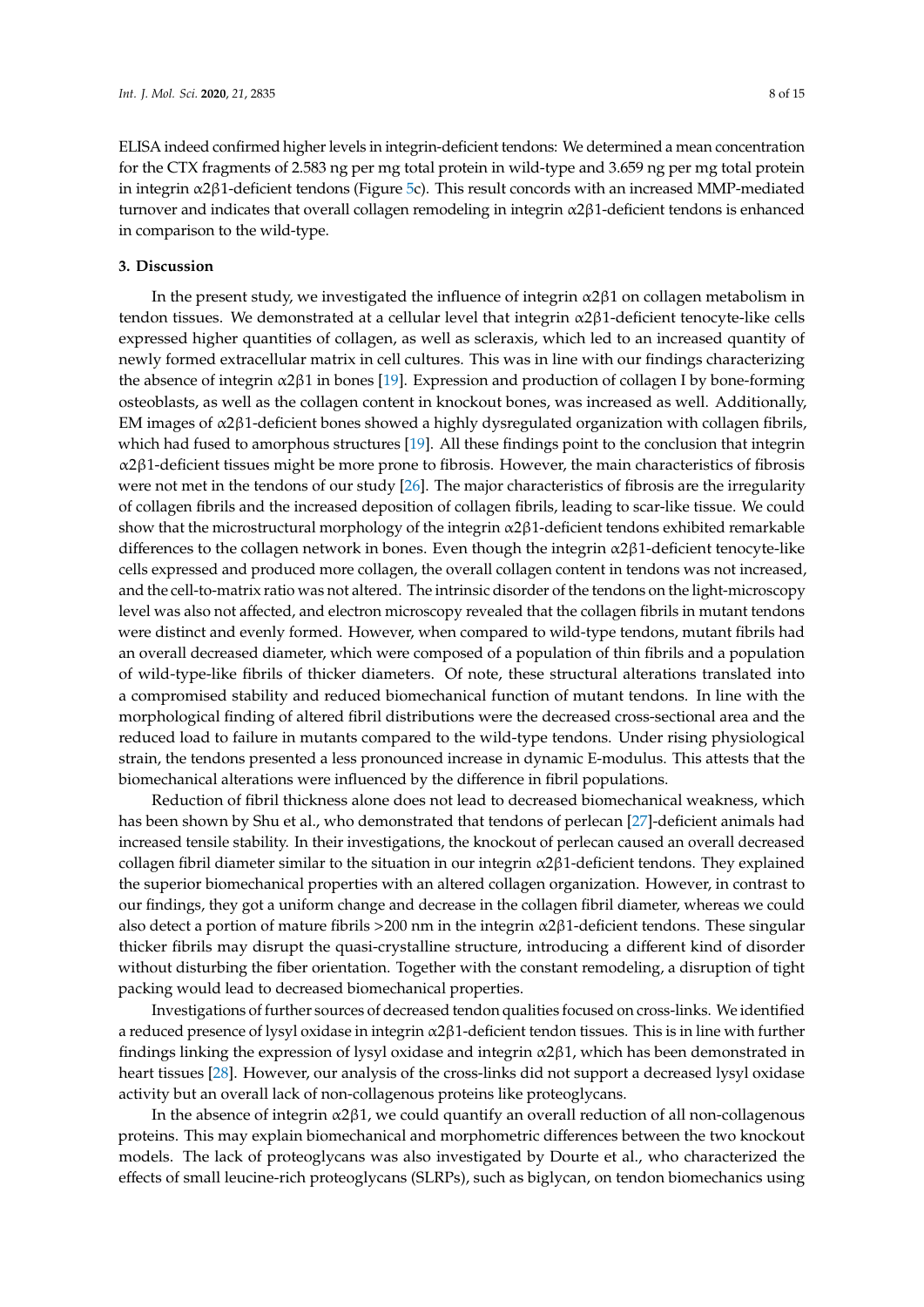the biomechanical methods adapted in this study. They were observing an increased biomechanical stability when biglycan was missing. However, the effects on other non-collagenous proteins were not described. It might be the case that other SLRPs like decorin can compensate for this phenotype, as Dunkman et al. showed on the expression level in [29].

Integrin-deficient tenocytes express and produce more collagen, but this does not appear in the overall tendon tissue. Consequently, we suspected that proteolytic degradation would cause an increased collagen turnover. This was confirmed by increased levels of MMP-2 activity, which is a potential candidate for collagen degradation in tendons. It has already been shown that this proteinase, which is able to cleave collagen type I under certain conditions, was upregulated in the tendon tissue when it was physically challenged [30,31]. Since we showed that integrin  $\alpha$ 2 $\beta$ 1-deficient tendons were more sensitive to non-physiological stress (strain rates >6%), this might explain the increased MMP-2 activity in our model. The increased quantity of soluble C-terminal collagen fragments, which are products of proteolysis, supported this finding. This biomechanical stress was missing in the tendon cell cultures; therefore, we observed just the overexpression of collagen without the expression of collagen-degrading enzymes.

Integrin α2β1 deficiency revealed that just the plain production and apposition of collagen is not sufficient to explain solely peak biomechanical properties of tendon tissues. The size of the fibrils, as well as the conformity within the tendon tissue, are of utter importance. This is achieved by enzymes like lysyl oxidase and proteoglycans, which both seem to be impaired by the lack of integrin α2β1.

#### **4. Materials and Methods**

#### *4.1. Animals Used*

Mice lacking the integrin  $\alpha$ 2 subunit were generated by Holtkoetter et al. in a C57BL/6 background [32]. Genotypes were confirmed by PCR, as described previously [19]. The mice used in this study were female, and littermates were genotyped as wild-type (wild-type, wt) or homozygous mutant (*Itga2*−/−). Animals were euthanized as young adults (12–16 weeks) by cervical dislocation. Achilles tendons were harvested from hind legs. All procedures involving mice were approved by the LANUV (North-Rhine Westphalia, Germany) under the reference 84-02.05.50.15.005.

## *4.2. Histology*

Achilles tendons dissected from right hind limbs of mutant and control mice at 16 weeks of age were processed for histological examination. Eight tendons per group were harvested and dissected from the bone insertion site at the calcaneus. Surrounding soft tissue was carefully removed. The tendons were fixed in paraformaldehyde 4% overnight at 4 ◦C in the dark, decalcified in ethylene diamine tetra acetic acid (EDTA) for 2 weeks and dehydrated in a digressive series of ethanol. After embedding in paraffin, longitudinal Sections (5  $\mu$ m thickness) were cut and stained with picrosirius red 0.1 g/100 mL (Direct Red 80) for evaluation using polarized light. Hematoxylin and eosin (HE) staining was used for general histology and assessing the total cell number. An image analyzing system (Olympus BX51 microscope, Olympus, Hamburg, Germany) with the Cell Sense software (Olympus SIS, Münster, Germany) with an additional polarizing filter was used to obtain the cell number and average gray value.

## *4.3. Polarization Microscopy*

Tendon sections were examined under monochromatic polarized light. The long axis of the tendon was aligned in 45° to the polarized light. Images were taken under identical illumination and analyzed using Image J (https://www.ncbi.nlm.nih.gov/pubmed/?term=22930834). Birefringence measured as brightness was assessed measuring the average gray value (1–255), where high gray values correlated with superior collagen fiber organization [24]. Therefore, gray-scale images were generated, and the average gray value was measured in five randomly selected regions of interest (ROI) per tendon.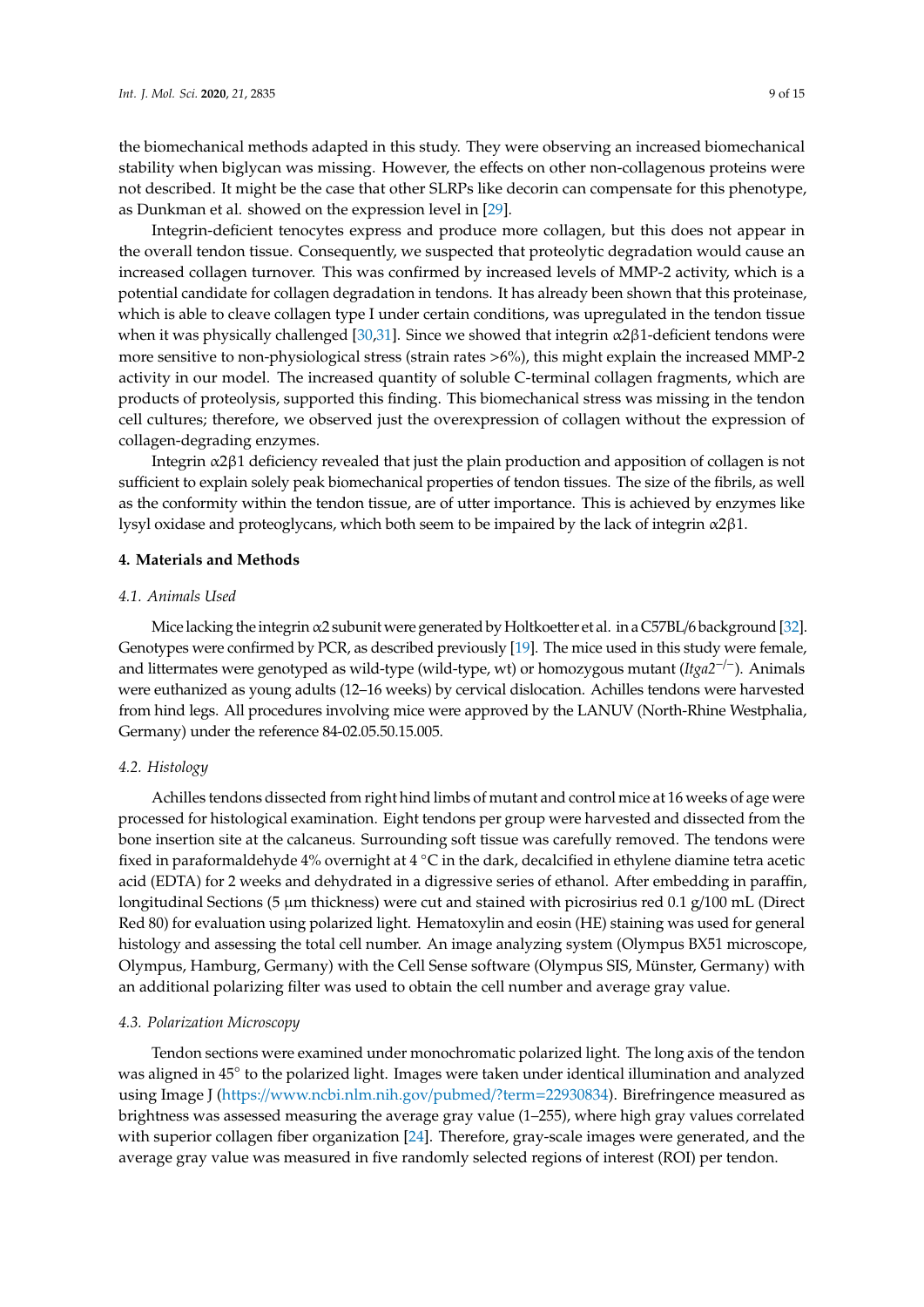#### *4.4. Transmission Electron Microscopy*

The tendons were fixed overnight with 2% formaldehyde and 2.5% glutaraldehyde dissolved in 100-mM cacodylate buffer (pH 7.4). After washing with phosphate-buffered saline, the samples were post-fixed in 0.5% osmium tetroxide with 1% potassium hexacyanoferrate (III) in 0.1-M cacodylate buffer for 2 h. After washing the samples with water, they were dehydrated in a descending ethanol series. Afterwards, the samples were incubated in propylene oxide two times and embedded in Epon. Ultra-thin transversal sections were captured on grids and contrasted with 2% uranyl acetate. Images were acquired with a Philips EM-410 electron microscope (EM) at 60 kV. For integrin  $\alpha 2^{-/-}$  and wild-type animals, four different tendons each were analyzed, and the diameters of 1600 collagen fibrils per phenotype were determined using Image J (https://www.ncbi.nlm.nih.gov/pubmed/?term=22930834).

#### *4.5. Biomechanical Testing*

The samples were mounted in a custom-built test set-up consisting of a metal pin under which the calcaneus was attached in a physiological angle of 45◦ dorsal extension and a plastic clamp in which the proximal end of the tendon was clamped with the aid of sandpaper, as described in [33]. The distance between both clamps was set to 5 mm. Afterwards, the fastened tendon was transferred into a phosphate-buffered solution (PBS) bath at room temperature. Two cameras (DigiMicro Profi, (dnt, Dietzenbach, Germany) and Dino-lite Edge 3.0 (Dino-lite, Almere, The Netherlands)) and the corresponding software were used to determine the dimensions of the tendons from two angles. Three measurements of the midsections of the tendons were registered and averaged to obtain the cross-sectional area of the tendons assuming an ellipsoid form of this area. According to the measured cross-sectional area, tendons were stretched load-adjusted to an individually calculated preload of 0.1 MPa. Changes in length were monitored until no further elongation of the tendon was measurable. Then, initial length of the tendon was measured. Tendon biomechanics can best be explained with a viscoelastic model; therefore, we used a testing protocol, which we adapted from Dourte et al. and which was previously used to analyze the dynamic biomechanical features of tendon tissues [33]. This protocol includes a preconditioning phase with a cyclic loading between 0.5% and 1.5% strain at 0.25 Hz. Samples were stretched once to 4% to simulate physiological strain. For measurement, a 10-min stress-relaxation test was performed, followed by subsequent cyclic loading in a frequency sweep (0.1 Hz, 1 Hz and 5 Hz) with an amplitude of 0.125%. Analogous tests were conducted at strain levels of 6% and 8%. Finally, tendons were loaded until failure in a displacement-controlled load-to-failure-ramp with a speed of 0.1% strain per second. The mode of failure was registered. The data analysis was performed with a customized MATLAB script (R2017a). Dynamic Young's modulus was calculated from the amplitude ratio of the stress-time-curve/strain-time-curve. It represents the tissue's resistance against deflection. Static Young's modulus was calculated from the linear-elastic region of the load-to-failure-curve.

#### *4.6. Tenocyte Culture*

Murine Achilles tendons were dissected free of surrounding soft tissue, and the tendons were washed in PBS. They were divided into 1-mm pieces and transferred into a tube (15 mL) containing a digesting medium (0.3 % collagenase I in αMEM high glucose). After 1.5 h shaking at 37 ◦C, the cell suspension was centrifuged at 2000 rpm for 10 min. The cells cultured using αMEM with added 10% FCS (Invitrogen, Carlsbad, CA, USA), 1 mM L-ascorbic acid 2-phosphate, 100 u/mL penicillin and streptomycin. Medium was replenished when the primary tenocytes had attached to the culture dish. Afterwards, medium was changed every two days until cells reach 80%–90% confluence. Cells were used in passages 1–3.

#### *4.7. Quantitative Real-Time PCR*

Tenocytes were lysed using the RLT buffer provided with the RNeasy Micro Kit (Qiagen, Hilden, Germany) which was used as well for the following RNA isolation. RNA was transcribed into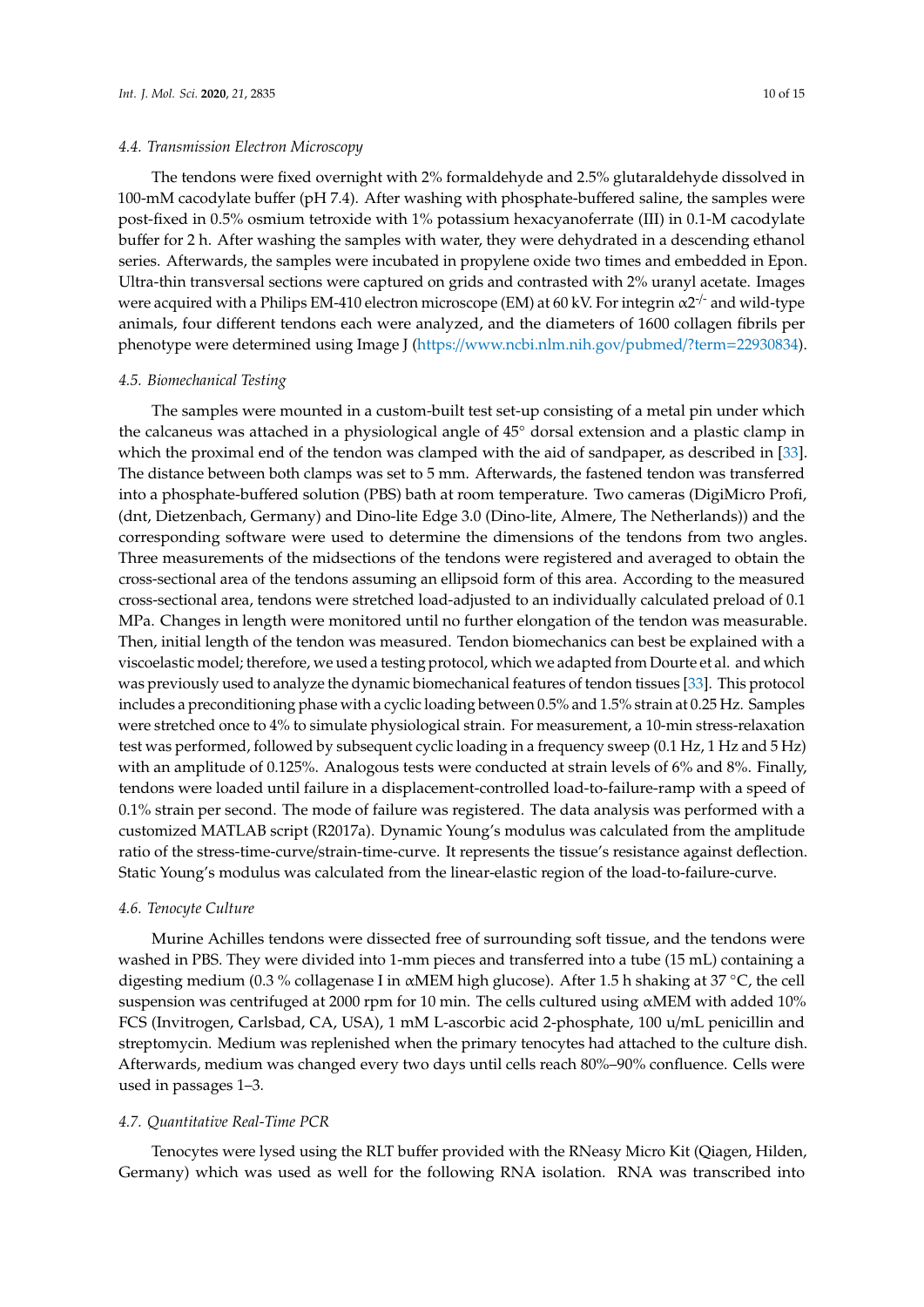cDNA by reverse transcriptase (RT) polymerase chain reaction (Omniscript RT Kit, Qiagen, Hilden, Germany) using oligo-dT-Primer (Operon, Tokyo, Japan). The primer sequences (Metabion GmbH, Planegg, Germany) used for quantitative real-time PCR (qRT-PCR) are shown in Table 1 QRT-PCR was performed using the DyNAmo Flash SYBR Green qPCR Kit (Biozym, HessischOldendorf, Germany) in a Bio-Rad IQ5 thermocycler with the corresponding IQ2 detection module (Munich, Germany). Each experiment included a negative control using water as the template. Expression of each gene was normalized to the expression of hypoxanthine guanine phosphoribosyl transferase (HPRT, Accession No. NT039702).

| <b>Target Gene</b>                                        | Primer             | Sequence                                                   |
|-----------------------------------------------------------|--------------------|------------------------------------------------------------|
| Scleraxis (Scx)                                           | Forward<br>Reverse | 5'-acacccagcccaaacagat-3'<br>5'-tctgtcacggtctttgctca-3'    |
| Collagen IA1 (Col1A1)                                     | Forward<br>Reverse | 5'-atgttcagctttgtggacctc-3'<br>5'-gcagctgacttcagggatgt-3'  |
| Collagen IIIA1 (Col3A1)                                   | Forward<br>Reverse | 5'-tcccctggaatctgtgaatc-3'<br>5'-tgagtcgaattggggagaat-3'   |
| Integrin $\alpha$ 1 (ITGA1)                               | Forward<br>Reverse | 5'-gatggggacgtcaacattct-3'<br>5'-tgtggttaagacgctaccaaag-3' |
| Integrin $\alpha$ 10 (ITGA10)                             | Forward<br>Reverse | 5'-gaatcaggccgcatcctac-3'<br>5'-aagtatcggagggcctgtg-3'     |
| Integrin $\alpha$ 11 (ITGA11)                             | Forward<br>Reverse | 5'-gcagacgtcctctttaccaga-3'<br>5'-gagctgtttgccttgacctc-3'  |
| Hypoxanthine guanine phosphoribosyl<br>transferase (HPRT) | Forward<br>Reverse | 5'-tcctcctcagaccgctttt-3'<br>5'-cctggttcatcatcgctaatc-3'   |

**Table 1.** Sequence of the primers used in quantitative real-time PCR.

#### *4.8. Collagen Content in Tenocyte Generated Matrix and in Tendon Tissue*

For collagen determination, tenocytes were kept in culture for 3 weeks. The soluble fraction was washed off with PBS, and the tenocytes with their generated matrix were resuspended in 12-M HCl. For tendon tissue, the tendon was carefully removed from its sheath, and a small piece of the central area was taken. The tendon pieces were dissolved in 12-M HCl at a concentration of 100 mg tendon per ml. The concentration of hydroxyproline-reflecting collagen was determined using a Total Collagen Assay Kit (QuickZyme, Leiden, The Netherlands) with rat-tail tendon collagen type I as standard.

#### *4.9. Gelatin-*/*Casein Zymography of Tendons*

Tendons of both genotypes were dissected as described and stored in liquid nitrogen until usage. The tendons were disrupted using the Precellys Steel Kit 2.8 mm together with the Precellys 24 Homogenizer (Bertin, Frankfurt am Main, Germany). Three-hundred microliter lysis buffer (50-mM Tris-HCl, pH 8, in 2% SDS) was added to each Achilles tendon. The tissue was ground at 5000 rpm in three cycles, each 60 s. Each cycle was followed by three minutes of cooling down at room temperature. The tissue homogenate was centrifuged to remove foaming. Sample of 30 µg was separated under nonreducing conditions on a polyacrylamide gel electrophoresis with 0.1 % gelatin (bovine, Sigma Aldrich, Taufkirchen, Germany) and 12% acrylamide. After the run, the gel was washed 2× for 30 min in 2.5% Triton X-100. Then, the detergents were removed by washing  $4\times$  for 5 min in demineralized water. To activate the resident proteinase, the gel was incubated for 16 h in 50-mM Tris-HCl, pH 8.5 + 5-mM CaCl2. The gel was stained thereafter with Coomassie brilliant blue, and de-stained areas were quantified using the Image Studio software (Li-Cor, Bad Homburg, Germany).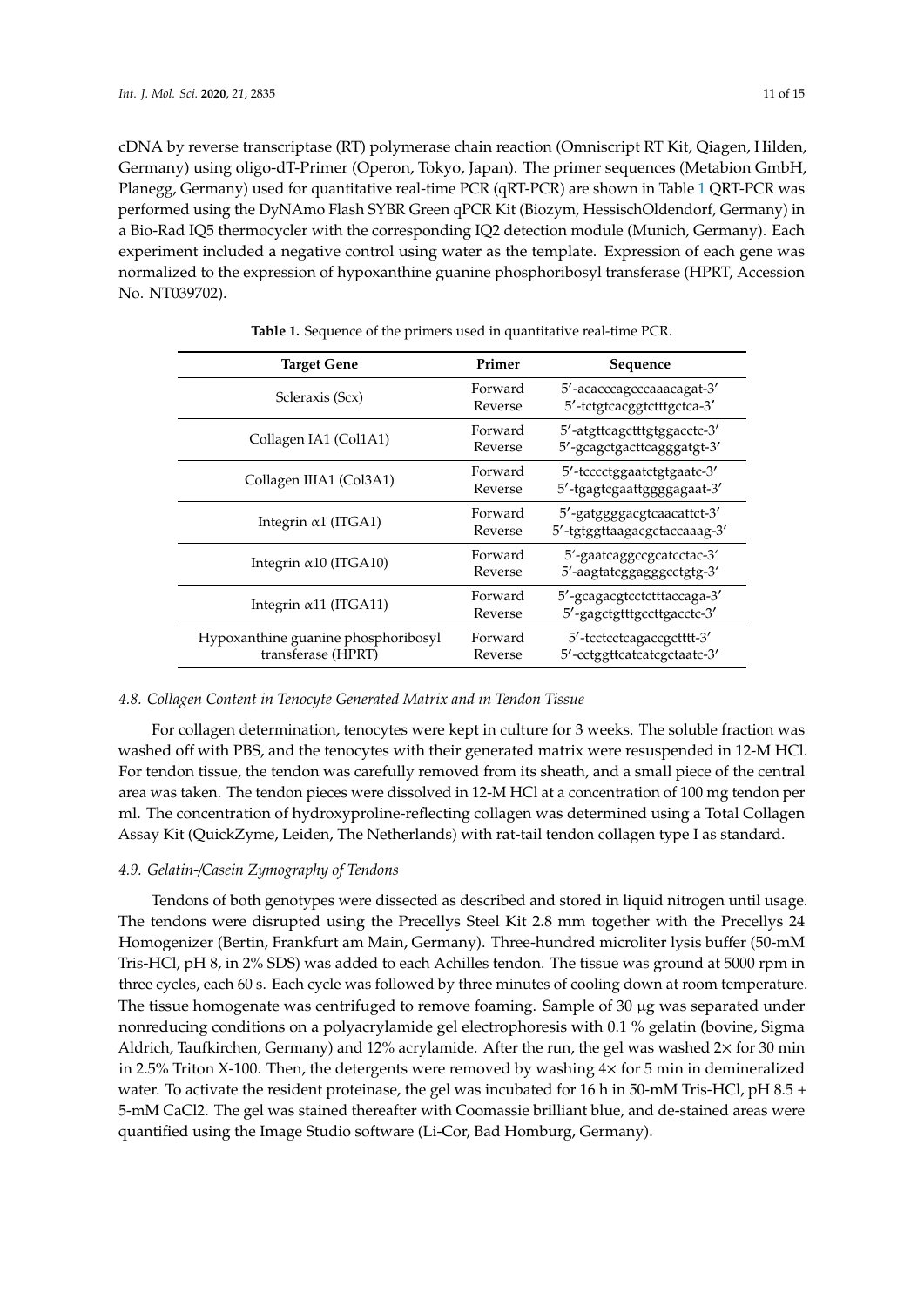#### *4.10. Lysyl Oxidase Determination*

Tendons were lysed as described above. Prior to Western blotting, 30 µg of the tendon lysate was separated using SDS-PAGE (10% acrylamide). The proteins were transferred onto immobilon FL membranes using a semi-dry blotting technique. Lysyl oxidase was detected with the LOX antibody (E-19, sc-32410, Santa Cruz Biotech, Heidelberg, Germany, 1:1000), followed by incubation with 800 CW donkey anti-goat secondary antibody (Li-Cor, Bad Homburg, Germany, 1:20.000). A Li-Cor Odyssey CLx was used as the detector. The signal was normalized to GAPDH (Proteintech, Manchester, UK, 1:1000) using a 680 RD goat anti mouse secondary antibody (Li-Cor, Bad Homburg, 1:20.000) for detection. Bands were quantified using the image studio software provided with the Odyssey CLx. The mean of the lysol oxidase/GAPDH signal of the wild-type samples were set to 100%.

#### *4.11. Assessment of Collagen, Non-Collagenous Protein and Collagen Cross-Links*

Collagen and non-collagenous protein levels, as well as the abundance of the collagen cross-links dihydroxylysinonorleucine (DHLNL), hydroxylysylpiridinoline (HP), hydroxylysinonorleucine (HLNL) and histidinohydroxymerodesmosine (HHMD), were determined in tendons as described previously for adult mouse lungs and human tissues [34,35]. The nomenclature used in this study refers to the reduced variants of the intermediate collagen cross-links (DHLNL, HLNL and HHMD). The content of collagen and of non-collagenous proteins was analyzed on an amino acid analyzer in the supernatant and the insoluble residuum of a sample after collagenase digestion.

## *4.12. Quantification of Soluble Collagen Fragments in Tendons*

For quantification of the soluble collagen fragments, tendons were lysed as described in the zymography paragraph. Insoluble, intact collagen fibrils were removed from the lysate by centrifugation for 10 min at 13.200 $\times g$ . The samples were diluted 1:10, and a CTX ELISA detecting the C-terminal telopeptides of type I collagen was performed as instructed by the manufacturer (Wuhan USCN Business Co., Ltd., Houston, TX, USA).

## *4.13. Statistical Analysis*

Statistical analysis of the data was carried out using GraphPad Prism software (Graph Pad Software Inc. GraphPad Software, San Diego, CA, USA). Mann–Whitney U test was used to determine significance of the data. *P*-values were classified as follows: \*  $p < 0.05$ , \*\*  $p < 0.01$ , \*\*\*  $p < 0.001$  and \*\*\*\*  $p < 0.0001$ . Two-way ANOVA was used for the dynamic biomechanical testing at different strain rates.

## **5. Conclusions**

The present study revealed an accelerated tendon collagen turnover in the absence of integrin  $\alpha$ 2 $\beta$ 1. Albeit having a comparable collagen content to wild-type, integrin α2β1-deficient tendons contain higher quantities of residual collagen C-terminal fragments; we could also demonstrate that isolated tenocytes in vitro were capable of producing more collagen, similar to integrin  $\alpha$ 2 $\beta$ 1-deficient osteoblasts. With the increased MMP-2 activity, we identified a potential candidate for degradation, pointing to insufficient matured collagen fibrils present in the integrin  $\alpha$ 2 $\beta$ 1-deficient tendons. This would explain the higher quantity of thinner fibrils, leading to impaired biomechanical properties. Furthermore, the absence of non-collagenous proteins also seemed to contribute to the biomechanical weakening of the tendons. Future investigations will elucidate whether integrin α2β1 may play a relevant role in spontaneous human tendon ruptures due to degeneration.

**Supplementary Materials:** Supplementary materials can be found at http://www.mdpi.com/1422-0067/21/8/2835/ s1: Figure S1: Tenocyte-like cells isolated from Achilles tendon of wild type and integrin α2β1 deficient mice. qRT PCR of collagen-binding integrins Figure S2: Measurement and quantification of the mean tendon thickness of wildtype and integrin α2 deficient Achilles tendon (A and B). Failure mechanism (C) and the quantification of the mean maximal load to failure (D) of the given tendons. Figure S3: Measurement and quantification of the mean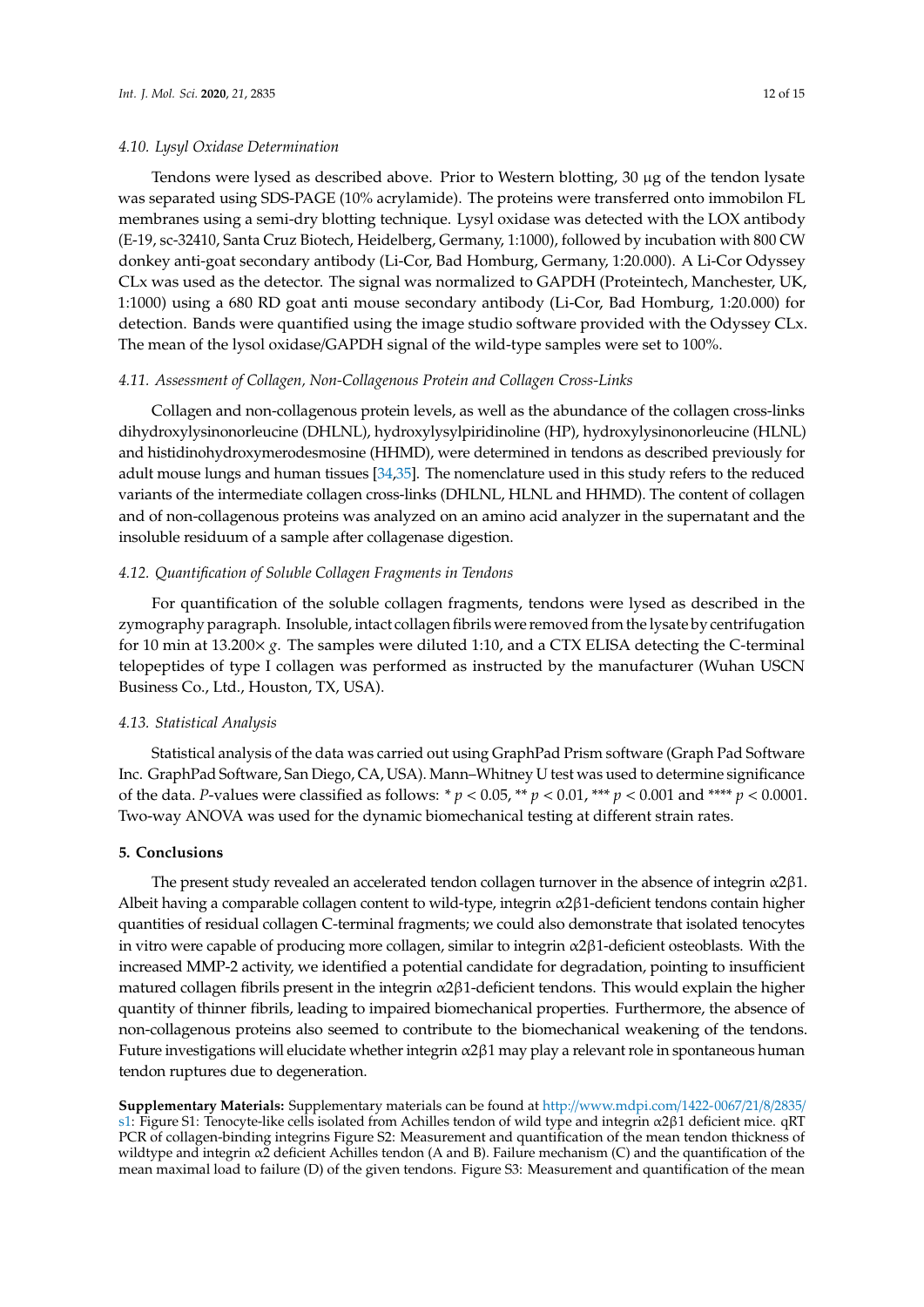tendon thickness of wild type and integrin α2 deficient Achilles tendon (A and B). Failure mechanism (C) and the quantification of the mean maximal load to failure (D) of the given tendons. Figure S4: Complete gel of Figure 4.

**Author Contributions:** Conceptualization, D.K. and R.S.; methodology, M.M., P.A.M., U.H. and J.B.; software, A.F.; validation, A.F. and R.S.; formal analysis, M.M.; investigation, D.K., E.H., M.W., J.B. and U.H.; resources, B.E. and R.S.; data curation, D.K. and A.F.; writing—original draft preparation, D.K.; writing—review and editing, P.A.M., B.E. and R.S.; visualization, D.K.; supervision, R.S.; project administration, R.S. and funding acquisition, R.S. All authors have read and agreed to the published version of the manuscript.

**Funding:** This work was funded by the Deutsche Forschungsgemeinschaft through the Cells-in-Motion Cluster of Excellence (EXC 1003—CiM), University of Münster, Germany (to D.K. and R.S.) and CRC829 and FOR2722 (to B.E.).

**Acknowledgments:** We thank S. Niehues and N. Ehrens for the technical assistance.

**Conflicts of Interest:** The authors declare no conflicts of interest.

## **Abbreviations**

| <b>MMP</b>      | matrix metalloproteinase                                     |
|-----------------|--------------------------------------------------------------|
| <b>GFOGER</b>   | glycine-phenylalanine-hydroxyproline-glutamine acid-arginine |
| <b>DHLNL</b>    | dihydroxylysineonorleucine                                   |
| HP              | hydroxylysylpiridinoline                                     |
| <b>HLNL</b>     | hydroxylysineonorleucine                                     |
| <b>HHMD</b>     | histidinohydroxymerodesmosine                                |
| <b>SDS-PAGE</b> | sodium dodecyl sulphate-polyacrylamide gel electrophoresis   |
| <b>SLRP</b>     | small leucine-rich proteoglycans                             |

## **References**

- 1. Morgan, M.; Humphries, M.J.; Bass, M.D. Synergistic control of cell adhesion by integrins and syndecans. *Nat. Rev. Mol. Cell Boil.* **2007**, *8*, 957–969. [CrossRef] [PubMed]
- 2. Mostafavipour, Z.; Askari, J.A.; Parkinson, S.J.; Parker, P.J.; Ng, T.; Humphries, M.J. Integrin-specific signaling pathways controlling focal adhesion formation and cell migration. *J. Cell Boil.* **2003**, *161*, 155–167. [CrossRef]
- 3. Harburger, D.S.; Calderwood, D.A. Integrin signalling at a glance. *J. Cell Sci.* **2009**, *122*, 1472. [CrossRef]
- 4. Humphries, J.D.; Chastney, M.R.; Askari, J.A.; Humphries, M.J. Signal transduction via integrin adhesion complexes. *Curr. Opin. Cell Boil.* **2019**, *56*, 14–21. [CrossRef] [PubMed]
- 5. McKeown-Longo, P.J.; Mosher, D.F. Interaction of the 70,000-mol-wt amino-terminal fragment of fibronectin with the matrix-assembly receptor of fibroblasts. *J. Cell Boil.* **1985**, *100*, 364–374. [CrossRef] [PubMed]
- 6. Shimo-Oka, T.; Hasegawa, Y.; Ii, I. Differential properties of attachment of human fibroblasts to various extracellular matrix proteins. *Cell Struct. Funct.* **1988**, *13*, 515–524. [CrossRef]
- 7. Emsley, J.; Knight, C.G.; Farndale, R.W.; Barnes, M.J.; Liddington, R.C. Structural basis of collagen recognition by integrin alpha2beta1. *Cell* **2000**, *101*, 47–56. [CrossRef]
- 8. Jokinen, J.; Ohtaki, A.; Mizuno, M.; Tonozuka, T.; Sakano, Y.; Kamitori, S.; Dadu, E.; Nykvist, P.; Käpylä, J.; White, D.J.; et al. Integrin-mediated Cell Adhesion to Type I Collagen Fibrils. *J. Boil. Chem.* **2004**, *279*, 31956–31963. [CrossRef]
- 9. Barczyk, M.; Carracedo, S.; Gullberg, D. Integrins. *Cell Tissue Res.* **2009**, *339*, 269–280. [CrossRef]
- 10. Gullberg, D.; Gehlsen, K.; Turner, D.; Ahlén, K.; Zijenah, L.; Barnes, M.; Rubin, K. Analysis of alpha 1 beta 1, alpha 2 beta 1 and alpha 3 beta 1 integrins in cell–collagen interactions: Identification of conformation dependent alpha 1 beta 1 binding sites in collagen type I. *EMBO J.* **1992**, *11*, 3865–3873. [CrossRef]
- 11. Zeltz, C.; Gullberg, D. The integrin-collagen connection—A glue for tissue repair? *J. Cell Sci.* **2016**, *129*, 653–664. [CrossRef] [PubMed]
- 12. Chow, W.Y.; Forman, C.J.; Bihan, M.; Puszkarska, A.M.; Rajan, R.; Reid, D.G.; Slatter, D.A.; Colwell, L.J.; Wales, D.J.; Farndale, R.W.; et al. Proline provides site-specific flexibility for in vivo collagen. *Sci. Rep.* **2018**, *8*, 13809. [CrossRef] [PubMed]
- 13. Zhu, J.; Hoop, C.; Case, D.A.; Baum, J. Cryptic binding sites become accessible through surface reconstruction of the type I collagen fibril. *Sci. Rep.* **2018**, *8*, 16646. [CrossRef] [PubMed]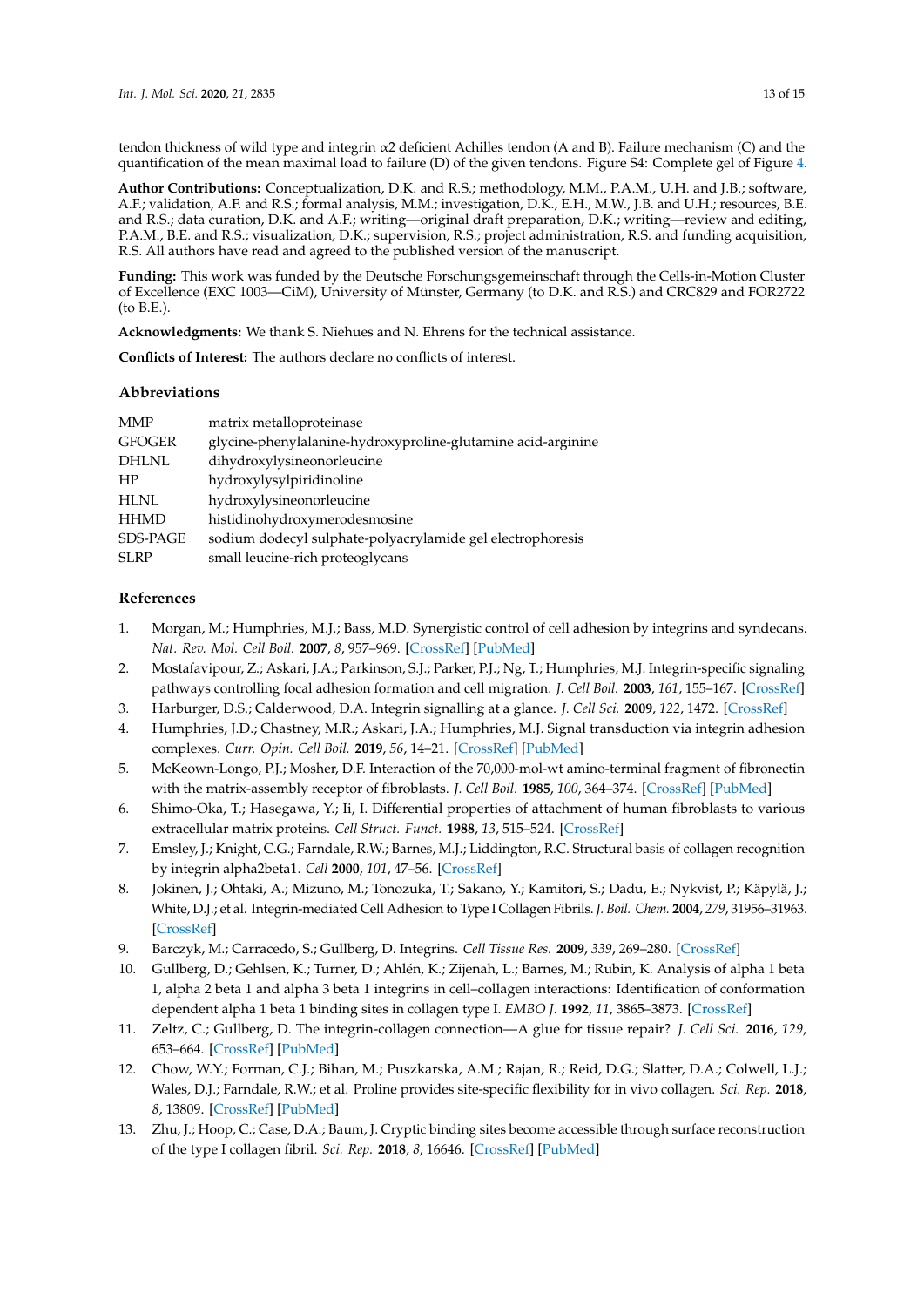- 14. Madamanchi, A.; Santoro, S.A.; Zutter, M.M. alpha2beta1 Integrin. *Adv. Exp. Med. Biol.* **2014**, *819*, 41–60. [PubMed]
- 15. Ghatak, S.; Niland, S.; Schulz, J.-N.; Wang, F.; Eble, J.A.; Leitges, M.; Mauch, C.; Krieg, T.; Zigrino, P.; Eckes, B. Role of Integrins alpha1beta1 and alpha2beta1 in Wound and Tumor Angiogenesis in Mice. *Am. J. Pathol.* **2016**, *186*, 3011–3027. [CrossRef]
- 16. Zweers, M.C.; Davidson, J.M.; Pozzi, A.; Hallinger, R.; Janz, K.; Quondamatteo, F.; Leutgeb, B.; Krieg, T.; Eckes, B. Integrin α2β1 Is Required for Regulation of Murine Wound Angiogenesis but Is Dispensable for Reepithelialization. *J. Investig. Dermatol.* **2007**, *127*, 467–478. [CrossRef]
- 17. Nyström, A.; Shaik, Z.P.; Gullberg, N.; Krieg, T.; Eckes, B.; Zent, R.; Pozzi, A.; Iozzo, R.V. Role of tyrosine phosphatase SHP-1 in the mechanism of endorepellin angiostatic activity. *Blood* **2009**, *114*, 4897–4906. [CrossRef]
- 18. Jikko, A.; Harris, S.E.; Chen, D.; Mendrick, D.L.; Damsky, C.H. Collagen Integrin Receptors Regulate Early Osteoblast Differentiation Induced by BMP-2. *J. Bone Miner. Res.* **1999**, *14*, 1075–1083. [CrossRef]
- 19. Stange, R.; Kronenberg, D.; Timmen, M.; Everding, J.; Hidding, H.; Eckes, B.; Hansen, U.; Holtkamp, M.; Karst, U.; Pap, T.; et al. Age-related bone deterioration is diminished by disrupted collagen sensing in integrin alpha2beta1 deficient mice. *Bone* **2013**, *56*, 48–54. [CrossRef]
- 20. Berillis, P.; Emfietzoglou, D.; Tzaphlidou, M. Collagen Fibril Diameter in Relation to Bone Site and to Calcium/Phosphorus Ratio. *Sci. World J.* **2006**, *6*, 1109–1113. [CrossRef]
- 21. Patterson-Kane, J.; Becker, D.; Rich, T. The Pathogenesis of Tendon Microdamage in Athletes: The Horse as a Natural Model for Basic Cellular Research. *J. Comp. Pathol.* **2012**, *147*, 227–247. [CrossRef]
- 22. Kannus, P. Structure of the tendon connective tissue. *Scand. J. Med. Sci. Sports* **2000**, *10*, 312–320. [CrossRef] [PubMed]
- 23. Yoon, J.H.; Halper, J. Tendon proteoglycans: Biochemistry and function. *J. Musculoskelet. Neuronal Interact.* **2005**, *5*, 22–34. [PubMed]
- 24. Dourte, L.M.; Pathmanathan, L.; Jawad, A.F.; Iozzo, R.V.; Mienaltowski, M.J.; Birk, D.E.; Soslowsky, L.J. Influence of Decorin on the Mechanical, Compositional, and Structural Properties of the Mouse Patellar Tendon. *J. Biomech. Eng.* **2012**, *134*, 31005. [CrossRef] [PubMed]
- 25. Bayer, M.L.; Schjerling, P.; Herchenhan, A.; Zeltz, C.; Heinemeier, K.M.; Christensen, L.; Krogsgaard, M.; Gullberg, D.; Kjaer, M. Release of Tensile Strain on Engineered Human Tendon Tissue Disturbs Cell Adhesions, Changes Matrix Architecture, and Induces an Inflammatory Phenotype. *PLoS ONE* **2014**, *9*, e86078. [CrossRef]
- 26. Graham, J.; Wang, M.L.; Rivlin, M.; Beredjiklian, P.K. Biologic and mechanical aspects of tendon fibrosis after injury and repair. *Connect. Tissue Res.* **2018**, *60*, 10–20. [CrossRef]
- 27. Iozzo, R.V. Perlecan: A gem of a proteoglycan. *Matrix Boil.* **1994**, *14*, 203–208. [CrossRef]
- 28. Gao, A.E.; Sullivan, K.E.; Black, L.D.; Iii, L.D.B. Lysyl oxidase expression in cardiac fibroblasts is regulated by α2β1 integrin interactions with the cellular microenvironment. *Biochem. Biophys. Res. Commun.* **2016**, *475*, 70–75. [CrossRef]
- 29. Dunkman, A.A.; Buckley, M.R.; Mienaltowski, M.J.; Adams, S.M.; Thomas, S.J.; Kumar, A.; Beason, D.P.; Iozzo, R.V.; Birk, D.E.; Soslowsky, L.J. The injury response of aged tendons in the absence of biglycan and decorin. *Matrix Boil.* **2013**, *35*, 232–238. [CrossRef]
- 30. Huisman, E.; Lu, A.; Jamil, S.; Mousavizadeh, R.; McCormack, R.; Roberts, C.; Scott, A.; Moosavizadeh, R. Influence of repetitive mechanical loading on MMP2 activity in tendon fibroblasts. *J. Orthop. Res.* **2016**, *34*, 1991–2000. [CrossRef]
- 31. Karousou, E.; Ronga, M.; Vigetti, D.; Passi, A.; Maffulli, N. Collagens, Proteoglycans, MMP-2, MMP-9 and TIMPs in Human Achilles Tendon Rupture. *Clin. Orthop. Relat. Res.* **2008**, *466*, 1577–1582. [CrossRef] [PubMed]
- 32. Holtkötter, O.; Nieswandt, B.; Smyth, N.; Müller, W.; Hafner, M.; Schulte, V.; Krieg, T.; Eckes, B. Integrin α2-Deficient Mice Develop Normally, Are Fertile, but Display Partially Defective Platelet Interaction with Collagen. *J. Boil. Chem.* **2002**, *277*, 10789–10794. [CrossRef] [PubMed]
- 33. Hochstrat, E.; Müller, M.; Frank, A.; Michel, P.; Hansen, U.; Raschke, M.J.; Kronenberg, D.; Stange, R. Cryopreservation of tendon tissue using dimethyl sulfoxide combines conserved cell vitality with maintained biomechanical features. *PLoS ONE* **2019**, *14*, e0215595. [CrossRef] [PubMed]